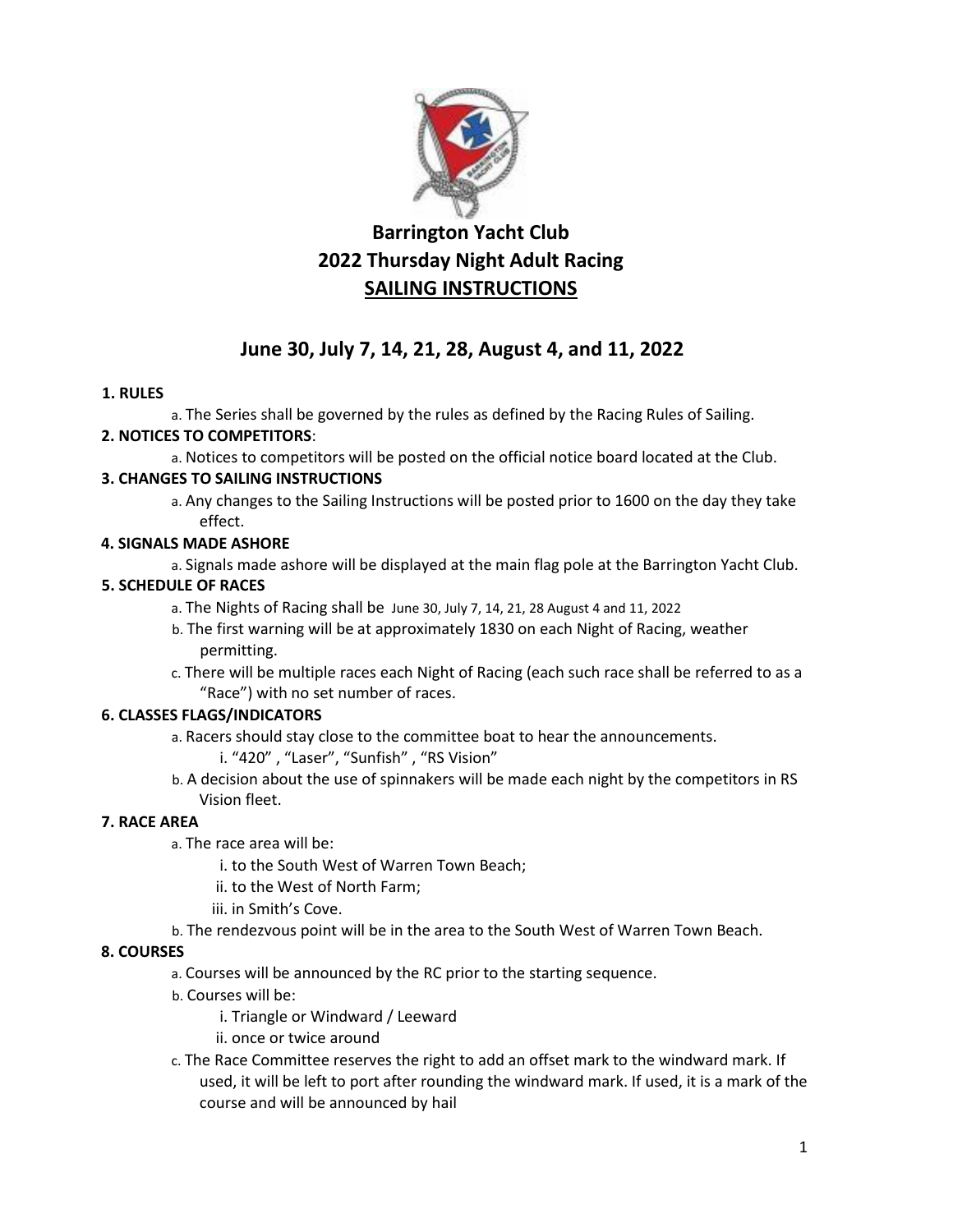#### **9. MARKS**

a. Marks will be set marks or government marks.

i. Set marks will be pink balls.

### **10. START / FINISH**

- a. The starting/finishing line will be between a set mark and the staff or halyard displaying an orange flag on the RC boat.
- b. The Starting sequence will be a modified Appendix S Sound Signal Starting System
	- i. The sequence shall be as follows, which modifies rule S-3:
		- 1. Rapid horns or whistles shall be used to signal a warning that the starting sequence of a Race is about to begin.
			- 2. Two long horns or whistles: 2 minutes (Warning and Preparatory)
			- 3. One long and three short horn or whistle: 1 minute, 30 seconds
				- 4. One long horn or whistle: 1 minute
					- 5. Three short horns or whistles: 30 seconds
						- 6. Two short horns or whistles: 20 seconds
					- 7. One short horn or whistle: 10 seconds
					- 8. One short horn or whistle: 5,4,3,2,1 seconds
						- 9. One long horn or whistle: START
- c. Whistles or horns will be used for the start and finish.
- d. Individual Recalls will be one long horn. The RC will attempt to hail numbers.
- e. General Recall: Two long horns or whistles.
	- i. A new start sequence for that class will immediately follow.

### **11. CHANGE OF COURSE**

a. After the start, the RC may change the course by moving a mark or marks without signaling to maintain its original configuration as long as no competitor is on that leg of the course.

### **12. PENALTIES and PROTESTS**

- a. When a boat has broken a rule of Part 2 or rule 31 while racing, or a rule of Part 2 while in the zone around a mark, her penalty shall be a ONE-turn penalty. Therefore all acknowledged protests will be resolved with a one-turn penalty.
- b. The hail "protest" from one racer to another puts the "hailee" on notice. Flags are not required.
- c. Rules T2, T3 and T4 will apply to all protests
- d. The protest time limit shall be 30 minutes following the RC signal boat docking.
- e. Protests will be heard immediately following the race, at BYC.

## **13. SCORING and QUALIFICATION,**

- a. The Low Point scoring system, Appendix A of the rules, as modified below, will be used for scoring the nightly results.
	- i. There shall be no exclusions in the scoring of Races for a Night of Racing.
	- ii. A skipper who participated in less than all of the Races on a Night of Racing shall be scored in all of the Races conducted on such Night of Racing.
- b. The Low Point Averaged Scoring System will be used for the season.

i. To qualify for inclusion in the final series results a skipper must be present for 50% of the Nights of Racing and race in at least one (1) Race each of such Nights of Racing. ii. Completion of one (1) Race on a Night of Racing shall constitute a Night of Racing.

iii. A Race started but not completed shall constitute a Race.

 1. The skipper shall be scored in accordance with rule A9, for each race not raced.

 2. A skipper who "did not come to the starting area" will not be scored. This changes rule A9.